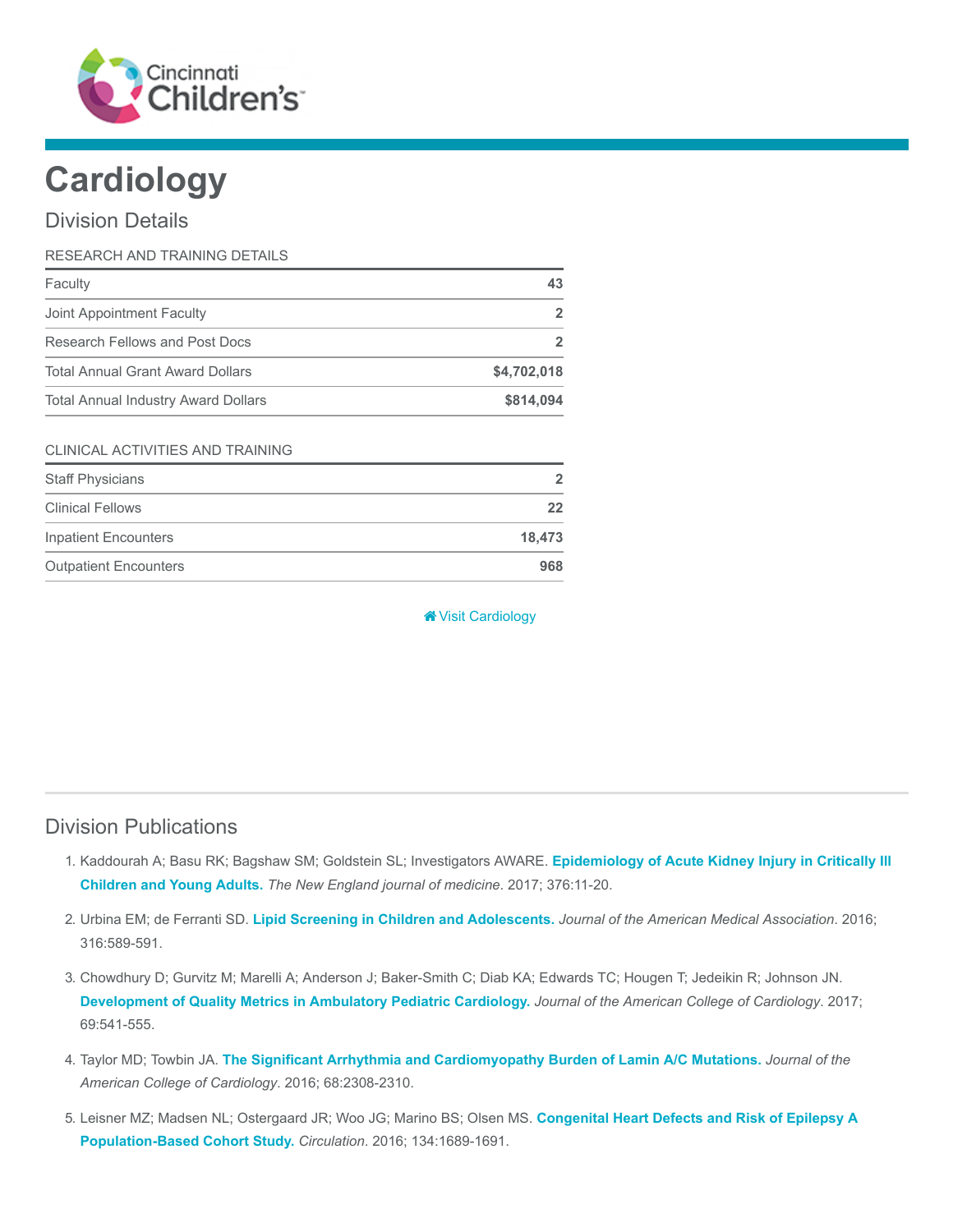- 6. [Steinberger J; Daniels SR; Hagberg N; Isasi CR; Kelly AS; Lloyd-Jones D; Pate RR; Pratt C; Shay CM; Towbin JA.](https://www.ncbi.nlm.nih.gov/pubmed/27515136) Cardiovascular Health Promotion in Children: Challenges and Opportunities for 2020 and Beyond A Scientific Statement From the American Heart Association. Circulation. 2016; 134:e236-e255.
- 7. Zhang H; Zhang T; Li S; Guo Y; Shen W; Fernandez C; Harville E; Bazzano LA; Urbina EM; He J. Long-Term Excessive Body [Weight and Adult Left Ventricular Hypertrophy Are Linked Through Later-Life Body Size and Blood Pressure The Bogalusa](https://www.ncbi.nlm.nih.gov/pubmed/28232594) Heart Study. Circulation Research. 2017; 120:1614-1621.
- 8. [Burchill LJ; Huang J; Tretter JT; Khan AM; Crean AM; Veldtman GR; Kaul S; Broberg CS.](https://www.ncbi.nlm.nih.gov/pubmed/28302744) Noninvasive Imaging in Adult Congenital Heart Disease. Circulation Research. 2017; 120:995-1014.
- 9. [Kwiatkowski DM; Goldstein SL; Cooper DS; Nelson DP; Morales DLS; Krawczeski CD.](https://www.ncbi.nlm.nih.gov/pubmed/28241247) Peritoneal Dialysis vs Furosemide for Prevention of Fluid Overload in Infants After Cardiac Surgery A Randomized Clinical Trial. JAMA Pediatrics. 2017; 171:357- 364.
- 10. [Bakeer N; James J; Roy S; Wansapura J; Shanmukhappa SK; Lorenz JN; Osinska H; Backer K; Huby AC; Shrestha A.](https://www.ncbi.nlm.nih.gov/pubmed/27503873) Sickle cell anemia mice develop a unique cardiomyopathy with restrictive physiology. Proceedings of the National Academy of Sciences of the United States of America. 2016; 113:E5182-E5191.
- 11. [Westbrook TC; Morales DLS; Khan MS; Bryant R; Castleberry C; Chin C; Zafar F.](https://www.ncbi.nlm.nih.gov/pubmed/28073609) Interaction of older donor age and survival after weight-matched pediatric heart transplantation. Journal of Heart and Lung Transplantation. 2017; 36:554-558.
- 12. [Rossano JW; Jefferies JL; Pahl E; Naftel DC; Pruitt E; Lupton K; Dreyer WJ; Chinnock R; Boyle G; Mahle WT.](https://www.ncbi.nlm.nih.gov/pubmed/28029575) Use of sirolimus in pediatric heart transplant patients: A multi-institutional study from the Pediatric Heart Transplant Study Group. Journal of Heart and Lung Transplantation. 2017; 36:427-433.
- 13. [Zafar F; Villa CR; Morales DL; Blume ED; Rosenthal DN; Kirklin JK; Lorts A.](https://www.ncbi.nlm.nih.gov/pubmed/27816511) Does Small Size Matter With Continuous Flow Devices? Analysis of the INTERMACS Database of Adults With BSA <= 1.5 m(2). JACC: Heart Failure. 2017; 5:123-131.
- 14. [Rusconi P; Wilkinson JD; Sleeper LA; Lu M; Cox GF; Towbin JA; Colan SD; Webber SA; Canter CE; Ware SM.](https://www.ncbi.nlm.nih.gov/pubmed/28193717) Differences in Presentation and Outcomes Between Children With Familial Dilated Cardiomyopathy and Children With Idiopathic Dilated Cardiomyopathy A Report From the Pediatric Cardiomyopathy Registry Study Group. Circulation: Heart Failure. 2017; 10:e002637.
- 15. [Brady TM; Townsend K; Schneider MF; Cox C; Kimball T; Madueme P; Warady B; Furth S; Mitsnefes M.](https://www.ncbi.nlm.nih.gov/pubmed/27856090) Cystatin C and Cardiac Measures in Children and Adolescents With CKD. American Journal of Kidney Diseases. 2017; 69:247-256.
- 16. Hausenloy DJ; Barrabes JA; Bøtker HE; Davidson SM; Di Lisa F; Downey J; Engstrom T; Ferdinandy P; Carbrera-Fuentes HA; Heusch G. [Ischaemic conditioning and targeting reperfusion injury: a 30 year voyage of discovery.](https://www.ncbi.nlm.nih.gov/pubmed/27766474) Basic Research in Cardiology. 2016; 111:70.
- 17. [Bell RM; Bøtker HE; Carr RD; Davidson SM; Downey JM; Dutka DP; Heusch G; Ibanez B; Macallister R; Stoppe C.](https://www.ncbi.nlm.nih.gov/pubmed/27164905) 9th Hatter Biannual Meeting: position document on ischaemia/reperfusion injury, conditioning and the ten commandments of cardioprotection. Basic Research in Cardiology. 2016; 111:41.
- 18. Burkett DA; Slorach C; Patel SS; Redington AN; Ivy DD; Mertens L; Younoszai AK; Friedberg MK. Impact of Pulmonary [Hemodynamics and Ventricular Interdependence on Left Ventricular Diastolic Function in Children With Pulmonary](https://www.ncbi.nlm.nih.gov/pubmed/27581953) HypertensionCLINICAL PERSPECTIVE. Circulation: Cardiovascular Imaging. 2016; 9:e004612.
- 19. Petit CJ; Glatz AC; Qureshi AM; Sachdeva R; Maskatia SA; Justino H; Goldberg DJ; Mozumdar N; Whiteside W; Rogers LS. [Outcomes After Decompression of the Right Ventricle in Infants With Pulmonary Atresia With Intact Ventricular Septum Are](https://www.ncbi.nlm.nih.gov/pubmed/28500137) Associated With Degree of Tricuspid Regurgitation: Results From the Congenital Catheterization Research Collaborative. Circulation: Cardiovascular Interventions. 2017; 10:e004428.
- 20. [Alsaied T; Bokma JP; Engel ME; Kuijpers JM; Hanke SP; Zuhlke L; Zhang B; Veldtman GR.](https://www.ncbi.nlm.nih.gov/pubmed/28057809) Factors associated with long-term mortality after Fontan procedures: a systematic review. Heart. 2017; 103:104-110.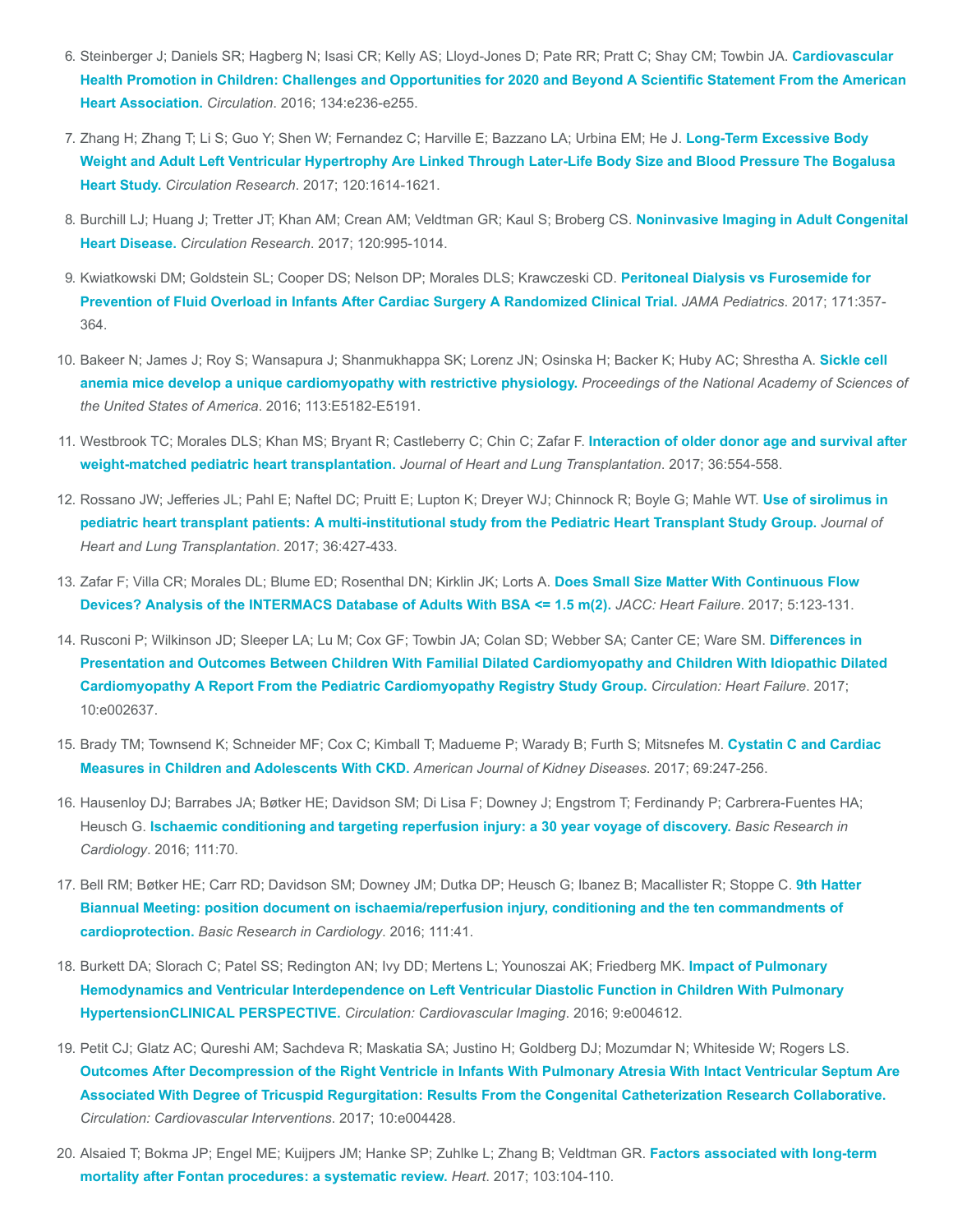- 21. [Averin K; Hirsch R; Seckeler MD; Whiteside W; III BRH; Goldstein BH.](https://www.ncbi.nlm.nih.gov/pubmed/26917538) Diagnosis of occult diastolic dysfunction late after the Fontan procedure using a rapid volume expansion technique. Heart. 2016; 102:1109-1114.
- 22. Mathew J; Villa CR; Morales D; Chin C; Zafar F; Rossano J; Lake M; Lorts A. Favorable Waitlist and Posttransplant Outcomes in [Children and Adolescent Patients Supported With Durable Continuous-Flow Ventricular Assist Devices.](https://www.ncbi.nlm.nih.gov/pubmed/26841727) American Journal of Transplantation. 2016; 16:2352-2359.
- 23. Anderson JB; Willis MW. [Differentiating Between Postural Tachycardia Syndrome and Vasovagal Syncope.](https://www.ncbi.nlm.nih.gov/pubmed/28351847) Pediatrics. 2017; 139:e20164161.
- 24. [Goldstein BH; Urbina EM; Khoury PR; Gao Z; Amos MA; Mays WA; Redington AN; Marino BS.](https://www.ncbi.nlm.nih.gov/pubmed/27664807) Endothelial Function and Arterial Stiffness Relate to Functional Outcomes in Adolescent and Young Adult Fontan Survivors. Journal of the American Heart Association : Cardiovascular and Cerebrovascular Disease. 2016; 5:e004258.
- 25. Madsen NL; Marino BS; Woo JG; Thomsen RW; Videboek J; Laursen HB; Olsen M. Congenital Heart Disease With and Without [Cyanotic Potential and the Long-term Risk of Diabetes Mellitus: A Population-Based Follow-up Study.](https://www.ncbi.nlm.nih.gov/pubmed/27402234) Journal of the American Heart Association : Cardiovascular and Cerebrovascular Disease. 2016; 5:e003076.

#### Grants, Contracts, and Industry Agreements

#### Annual Grant Award Dollars

| Investigator            | <b>Title</b>                                                                                                                                 | Sponsor                                                                         | ID               | <b>Dates</b>                       | Amount |
|-------------------------|----------------------------------------------------------------------------------------------------------------------------------------------|---------------------------------------------------------------------------------|------------------|------------------------------------|--------|
| Elaine Urbina, MD       | <b>Search Nutrition Ancillary</b><br>Study 2                                                                                                 | National Institutes of Health R01 DK077949<br>(University of Cincinnati)        |                  | 04/15/2014 \$17,734<br>03/31/2018  |        |
| Elaine Urbina, MD       | Pediatric HIV/AIDS Cohort<br>Study (PHACS 3)                                                                                                 | National Institutes of Health U01 HD052104<br>(Tulane University)               |                  | 08/01/2015 \$20,037<br>07/31/2020  |        |
| John Lynn Jefferies, MD | Cardiac Biomarkers in<br>Pediatric Cardiomyopathy_Per<br>Patient                                                                             | National Institutes of Health<br>(Wayne State University)                       | R01 HL109090     | 07/16/2014 \$15,100<br>06/30/2017  |        |
| Bryan H Goldstein, MD   | Do Serum Biochemical and<br>Hematopoietic and Stool<br><b>Biomarkers Predict Low</b><br>Cardiac Index in Patients with<br>Fontan Physiology? | Children's Heart<br>Foundation (Lurie<br>Children's Hospital of<br>Chicago)     | 925507           | 01/01/2015 \$6,500<br>12/31/2017   |        |
| Elaine Urbina, MD       | TODAY2 Phase 2 (T2P2):<br>Long-Term Post-Intervention<br>Follow-Up                                                                           | National Institutes of Health U01 DK061230<br>(George Washington<br>University) |                  | 08/01/2016 \$24,734<br>04/30/2021  |        |
| James F Cnota, MD       | <b>Pediatric Heart Network</b><br><b>Prairieland Consortium</b>                                                                              | National Institutes of Health UG1 HL135678                                      |                  | 01/01/2017 \$357,200<br>12/31/2023 |        |
| Elaine Urbina, MD       | NYU Pediatric Obesity,<br>Metabolism and Kidney Cohort<br>Center                                                                             | Office of the Director (NYU<br><b>Sponsored Programs</b><br>Administration)     | UG3 0D023305     | 09/21/2016 \$9,025<br>08/31/2023   |        |
| James F Cnota, MD       | SVR III: Brain Connectome                                                                                                                    | Society of Pediatric                                                            | <b>SPR PILOT</b> | 08/01/2016 \$11,488                |        |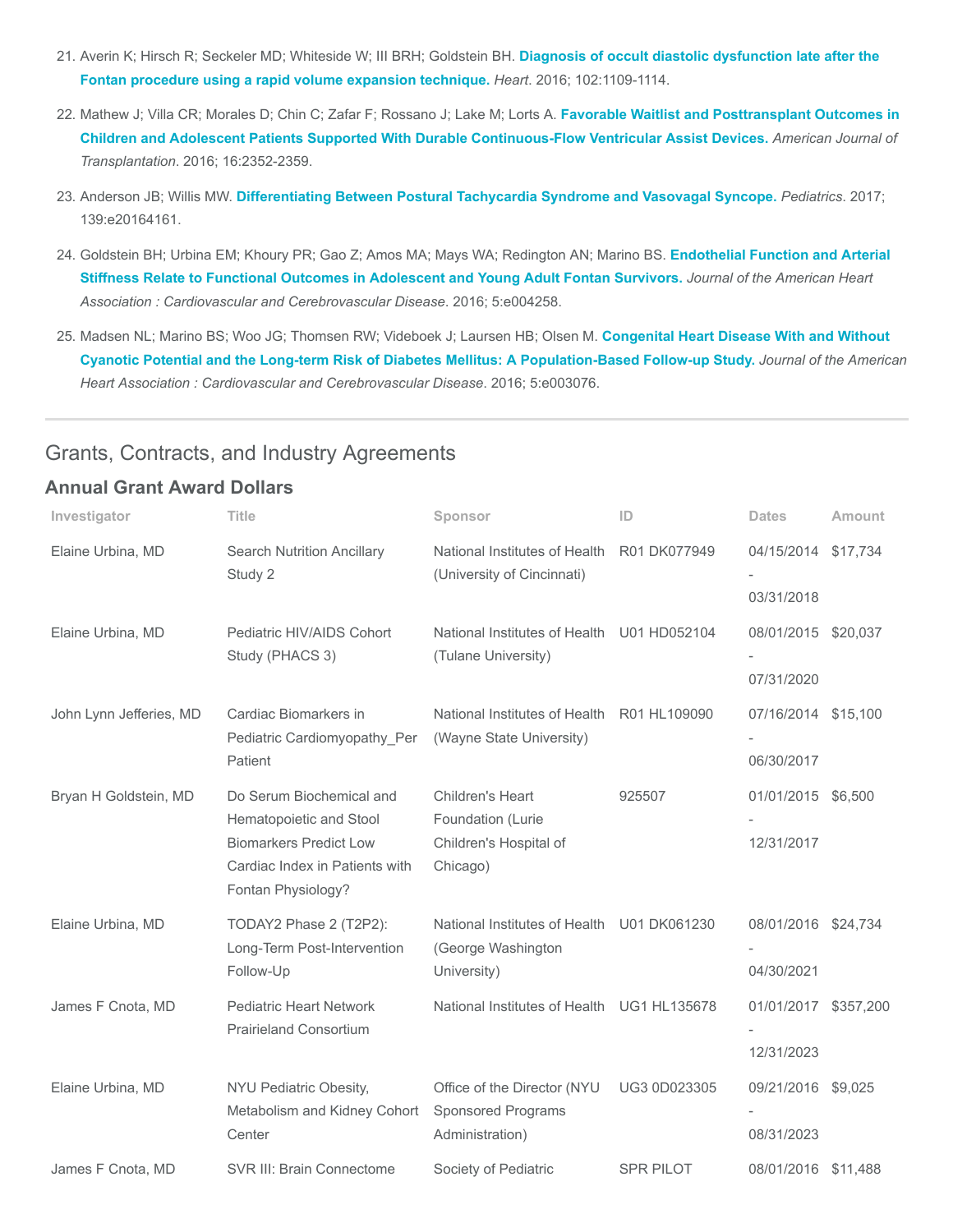|                       | and Neurodevelopmental<br>Outcomes                                                                                                                     | Radiology (University of<br>Pittsburgh)                                                                   | <b>GRANT</b>                | 07/31/2017                           |  |
|-----------------------|--------------------------------------------------------------------------------------------------------------------------------------------------------|-----------------------------------------------------------------------------------------------------------|-----------------------------|--------------------------------------|--|
| Jeffrey A Towbin, MD  | Genetics, Mechanisms and<br>Clinical Phenotypes of<br>Arrhythmogenic<br>Cardiomyopathy                                                                 | National Institutes of Health                                                                             | R01 HL116906                | 07/01/2016 \$2,356,223<br>06/30/2018 |  |
| Gruschen Veldtman, MD | TRPV2 Agonism for Improved<br><b>Cardiac Function in Patients</b><br>with Single Ventricle<br>Physiology                                               | American Heart Association 17GRNT33400014 01/01/2017 \$70,154<br>- National (University of<br>Cincinnati) |                             | 12/31/2018                           |  |
| Bryan H Goldstein, MD | Fontan Udenafil Exercise<br>Longitudinal Assessment Trial                                                                                              | National Institutes of Health U10 HL068270<br>(New England Research<br>Institutes)                        |                             | 07/05/2016 \$153,500<br>07/04/2017   |  |
| Bryan H Goldstein, MD | Fontan Udenafil Exercise<br>Longitudinal Assessment Trial<br>(FUEL)                                                                                    | National Institutes of Health U10 HL068270<br>(New England Research<br>Institutes)                        |                             | 07/05/2016 \$14,687<br>07/04/2017    |  |
| Hunter C Wilson, MD   | Characterization of the Early<br>Cardiac Phenotype in<br>Anderson-Fabry Disease                                                                        | American Academy of<br>Pediatrics                                                                         | Wilson, Hunter -<br>AAP     | 07/01/2016 \$3,000<br>06/30/2017     |  |
| Richard J Czosek, MD  | Defibrillation Testing at the<br>Time of Cardioverter<br>Defibrillation Implantation in<br>Pediatric and Congenital Heart<br><b>Disease Patients</b>   | The Hospital for Sick<br>Children                                                                         | Czosek, Rich,<br><b>HSC</b> | 01/30/2016 \$650<br>11/01/2017       |  |
| Elaine Urbina, MD     | Fontan Udenafil Exercise<br>Longitudinal Assessment Trial<br>(FUEL) and FUEL Open Label Institutes)<br>Extension (FUEL OLE)                            | National Institutes of Health U10 HL068270<br>(New England Research                                       |                             | 09/01/2015 \$25,029<br>06/30/2017    |  |
| Bryan H Goldstein, MD | A Phase III Safety Extension<br>Study of Udenafil in<br>Adolescents with Single<br>Ventricle Physiology after<br>Fontan Palliation (FUEL<br>Extension) | National Institutes of Health<br>(New England Research<br>Institutes)                                     | Goldstein_FUEL<br>Exten     | 01/27/2017 \$277,063<br>01/26/2018   |  |
| Bryan H Goldstein, MD | A Phase III Safety Extension<br>Study of Udenafil in<br>Adolescents with Single<br>Ventricle Physiology after<br>Fontan Palliation (FUEL<br>Extension) | National Institutes of Health<br>(New England Research<br>Institutes)                                     | Goldstein_FUEL<br>Exten     | 01/27/2017 \$14,687<br>01/26/2018    |  |
| Kathleen E Ash        | Perceptions of Participation in<br>a Pediatric Research Study<br>The FUEL and FUEL OLE<br><b>Trials</b>                                                | National Institutes of Health Ash-FUEL OLE<br>(New England Research<br>Institutes)                        |                             | 01/27/2017 \$4,250<br>01/26/2018     |  |